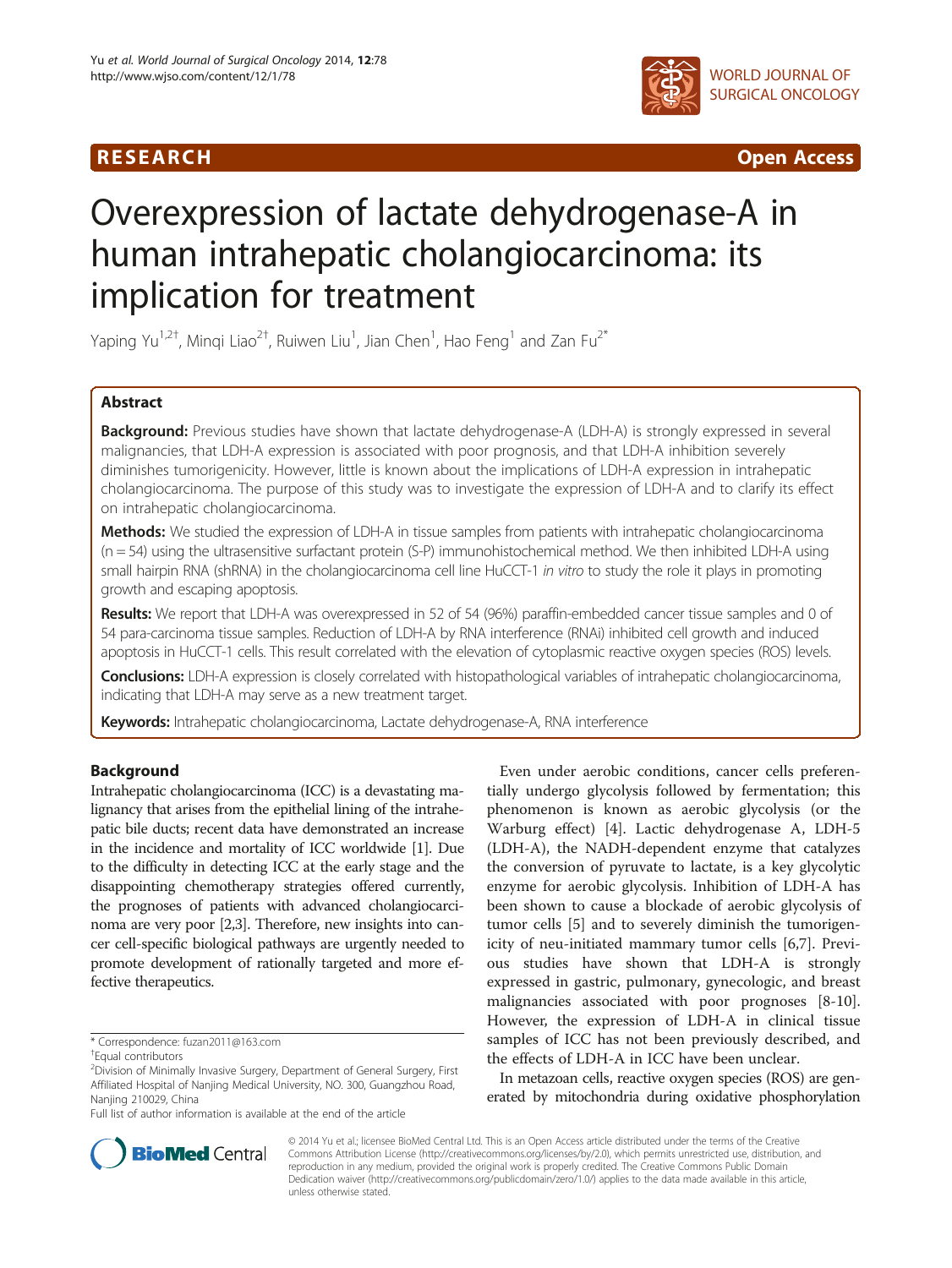<span id="page-1-0"></span>(OXPHOS) [\[11](#page-6-0)]. Under normal conditions, ROS appear to promote cell growth. In contrast, they activate and modulate apoptosis when cells are under stress [[12](#page-6-0)]. As a key effector of cell death, ROS inflict oxidative damage on cellular proteins, lipids, and nucleic acids. In advanced tumors, however, these agents are downregulated, and consequent cell-death signaling is suppressed [\[13\]](#page-6-0). Considering that aerobic glycolysis diminishes cellular ROS in yeast [[14](#page-6-0)], we hypothesized that silencing LDH-A by blocking aerobic glycolysis might upregulate ROS levels and induce apoptosis of ICC.

In the ICC tissues examined in the present study, LDH-A was overexpressed and the expression of LDH-A was associated with tumor differentiation. Reduction of LDH-A by RNA interference (RNAi) inhibited cell growth in liquid culture and induced cell apoptosis. Furthermore, the inhibition of LDH-A elevated cytoplasmic ROS levels. In other words, overexpression of LDH-A in cholangiocarcinoma might be associated with ROS downregulation. Taken together, these results suggest that LDH-A is a potential therapeutic target for ICC treatments.

# Methods

#### Reagents and cell lines

Cholangiocarcinoma cell lines (HuCCT-1 cells) were purchased from the Chinese Academy of Sciences. Dulbecco's modified Eagle's medium (DMEM), phosphate-buffered saline (PBS), fetal bovine serum (FBS), non-essential amino acid solution (NEAA 10 mM, 100×), penicillin-streptomycin solution (10,000 units/ml penicillin and 10,000 μg/ml of streptomycin) and trypsin-ethylenediaminetetraacetic acid (EDTA) solution (0.05% trypsin, 0.53 mM EDTA) were obtained from Invitrogen-Life Technologies (Carlsbad, CA, USA).

# ICC tissue samples

Paraffin-embedded samples of ICC were obtained from 42 patients who underwent surgical excision without any prior therapy between 2010 and 2011 at The First Affiliated Hospital of Nanjing Medical University. The para-carcinoma tissue we choose were 1 cm or more away from the cancerous tissue. Histological diagnoses and grading were performed on hematoxylin-eosin-stained tissue sections. All patients had given informed consent. The study was approved by the Institutional Review Board of The First Affiliated Hospital of Nanjing Medical University. The patients' clinical data are listed in Table 1. A total of 32/42 patients were mass-forming, 8/42 were periductal-infiltrating, and 2/42 were intraductal-growing cholangiocarcinomas. Histologically, all patients enrolled had tubular adenocarcinomas.

# Immunohistochemistry

First, the 4-μm tissue sections were deparaffinized with xylene and rehydrated. Antigen retrieval was performed

| Table 1 Correlation between LDH-A expression level and |  |  |  |  |  |  |
|--------------------------------------------------------|--|--|--|--|--|--|
| clinicopathologic characteristics in ICC patients      |  |  |  |  |  |  |

| <b>Variables</b> |           |      | LDH-A |         |
|------------------|-----------|------|-------|---------|
|                  |           | High | Low   | P value |
| Sex              | Male      | 10   | 10    | 0.554   |
|                  | Female    | 13   | 9     |         |
| Age, years       | >55       | 9    | 13    | 0.058   |
|                  | $\leq 55$ | 14   | 6     |         |
| Tumor size, cm   | >6        | 9    | 9     | 0.591   |
|                  | $\leq 6$  | 14   | 10    |         |
| Grade            | 1         | 6    | 11    | 0.037   |
|                  | 2/3       | 17   | 8     |         |
| Lymph node       | Yes       | 9    | 4     | 0.207   |
| metastasis       | <b>No</b> | 14   | 15    |         |

ICC, intrahepatic cholangiocarcinoma; LDH-A, lactate dehydrogenase-A.

by autoclaving for 10 minutes. Endogenous peroxidase activity was quenched with methanol and hydrogen peroxide (2.5% to 3.5%) for five to eight minutes, then the sections were washed for three minutes in PBS three times. The primary antibody against LDH-A (dilution 1:100; ab9002, Abcam, Cambridge, UK) was applied at room temperature and the sections placed in the refrigerator at 4°C overnight.

Following washing with PBS (three times for three minutes), tissue sections were incubated with a rabbit antisheep IgG (Bioworld Products, Visalia, CA, USA) at 37°C for 30 minutes. Then the sections were washed in PBS. Streptavidin peroxidase reagent was applied for 10 minutes. The color was developed via a three- to five-minute incubation with 3,3′-diaminobenzidine (DAB) solution. Finally, the sections were counterstained with hematoxylin for five to eight minutes and mounted on glass specimen plates.

Treated tissue sections were observed under an optical field with 200× magnification. According to the percentage of positive cells in the cytoplasm and the nuclear expression, which was assessed in a grading system [\[15](#page-6-0)], two LDH-A expression levels were established: strong cytoplasmic expression in >50% of cancer cells or nuclear expression in >10% of cancer cells was defined as high expression; otherwise, nuclear expression was considered low.

# Silencing LDH-A with RNA interference

The target sequence for LDH-A small interfering RNA was 5′-GGAGAAAGCCGUCUUAAUU-3′. The control nucleotide sequence of small interfering RNA was 5′- GTTCTCCGAACGTGTCACGT-3′. This random sequence is not related to LDH-A mRNA. The pGPU6/ Neo eukaryotic expression vector with LDH-A siRNA (shRNA) or LDH-A siRNA con (NC) was transiently transfected into the HuCCT-1 cell line using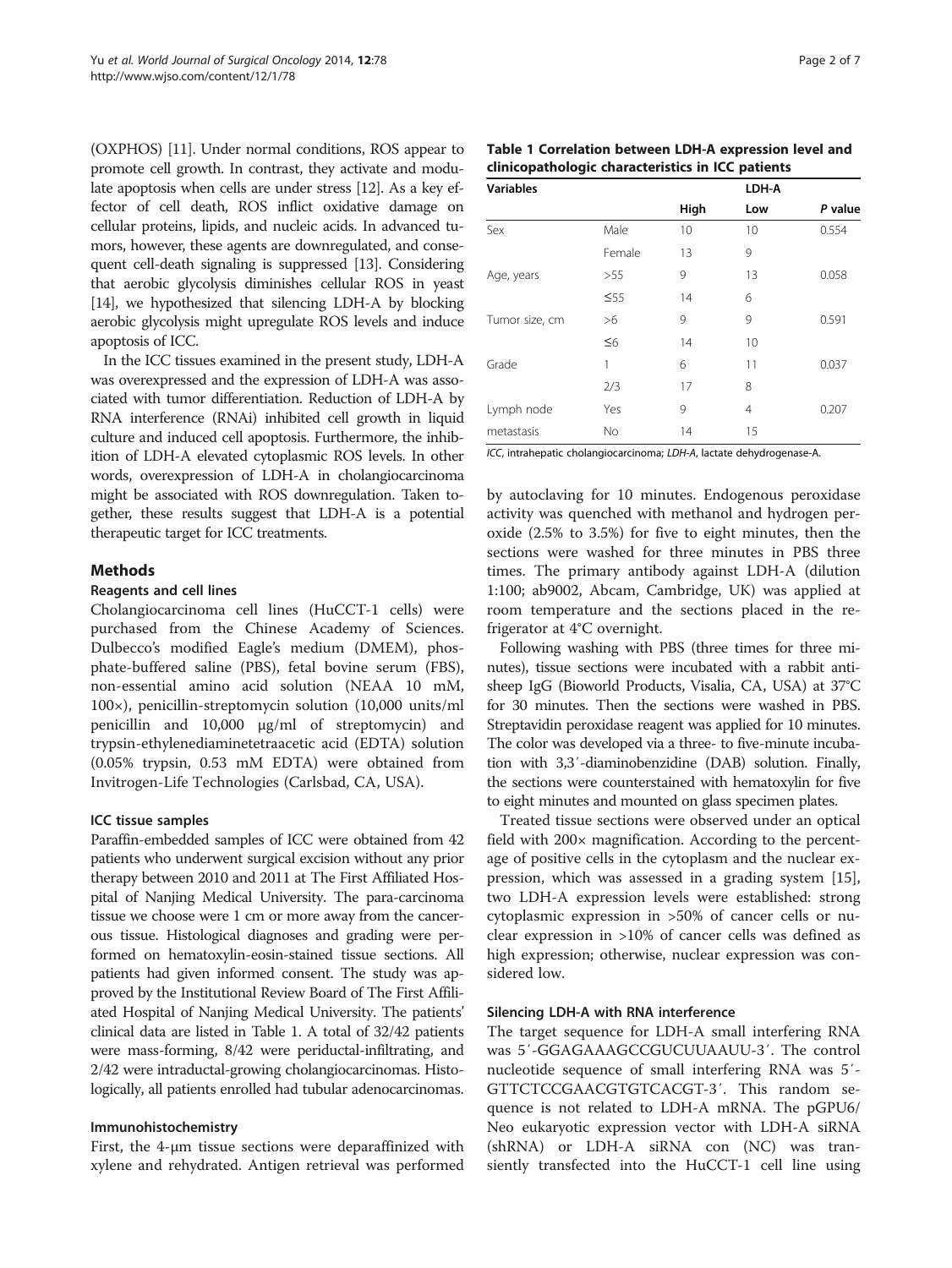<span id="page-2-0"></span>Lipofectamine2000 reagent according to the manufacturer's protocol (Invitrogen). The interference effect was verified by RT-PCR and western blot assay at 48 and 72 hours post-transfection.

#### Real-time PCR

The mRNA levels of LDH-A and β-actin were analyzed using real-time PCR. Briefly, 2 μg of high-quality RNA was processed directly to cDNA in a total volume of 25 μl using a reverse transcription kit (Takara, Dalian, China) according to the manufacturer's instructions. Amplification reactions were performed in a 50-μl volume of SYBR Premix Ex Taq (Takara, DRR041A). The PCR reaction included the following components: 10 pmol of primer, 2 mM MgCl<sub>2</sub>, 200 μM dNTP mixture, 0.5 U of Taq DNA polymerase and universal buffer. The thermal cycling conditions were as follows: 95°C for 30 seconds; 40 cycles at 95°C for 5 seconds, 60°C for 31 seconds; and a final dissociation stage. The specificity of amplification was examined by melting curve analysis and by electrophoresis in 2% agarose gel. All of the reactions were performed in triplicate in an ABI PRISM 7300 real-time PCR system. The primer sequences for the human LDH-A gene were as follows: forward primer, 5′-AGCCCGATTCCGTTACCT-3′ and reverse primer: 5′-CACCAGCAACATTCATTCCA-3′. As an internal standard, a fragment of human β-actin was amplified by PCR using the following primers: forward primer, 5′- CCAAAGCAACCGTGAGGA-3′ and reverse primer, 5′-CCAGAGGCGTACAGGACA-3′. Data are presented as the fold change of LDH-A expression in each tumor tissue relative to its paired control group tissue after normalization with β-actin.

# Western blot analysis

Cells were harvested and lysed in a buffer containing 50 mM Tris–HCl pH 7.5, 150 mM NaCl, 2 mM EDTA,

1% Triton and 1 mM PMSF for 20 minutes on ice. Lysates were cleared by centrifugation at  $17,970 \times g$ ,  $4^{\circ}$ C for 10 minutes. Supernatants were collected, and protein concentrations were determined using a Bradford assay (Beyotime, Wuhan, China). The proteins were then separated with an SDS/polyacrylamide gel and transferred to a polyvinylidene fluoride (PVDF) membrane (Bio-Rad, Berkeley, CA, USA). After blocking in PBS with 5% nonfat dry milk for 1 hour, the membranes were incubated overnight at 4°C with the primary antibodies in PBS with 5% non-fat dry milk. Anti-LDH-A rabbit antibody (1:1000, Cell Signaling Technology, Danvers, MA, USA) and anti-β-actin polyclonal antibody (1:2000, Bioss International, Shanghai, China) were used. Membranes were extensively washed with PBST and incubated with horseradish peroxidase-conjugated secondary anti-mouse antibody or anti-rabbit antibody (1:2,000, Bio-Rad). After additional washes with PBST, antigen-antibody complexes were visualized with a chemiluminescence kit (Pierce, Thermo-Fisher Scientific, Waltham, MA, USA).

#### Cell viability assay

To analyze the effect of LDH-A on the viability of HuCCT-1, a total of 3 to  $5 \times 10^3$  cells per well were seeded in 96-well plates. After 12 hours, the cells were transfected with shRNA or NC plasmids and incubated for 96 hours. Cell viability was determined using a Cell Counting Kit-8 assay according to the manufacturer's protocol (Dojindo Laboratories, Kumamoto, Japan) at 24, 48, 72, and 96 hours after transfection.

#### Cell apoptosis assay

To analyze apoptosis, cells with or without treatment were stained with annexin-V–fluorescein isothiocyanate (FITC) and 7-aminoactinomycin D (7-AAD), according to the manufacturer's instructions (Becton Dickinson Biosciences, San Jose, CA, USA). Data acquisition and

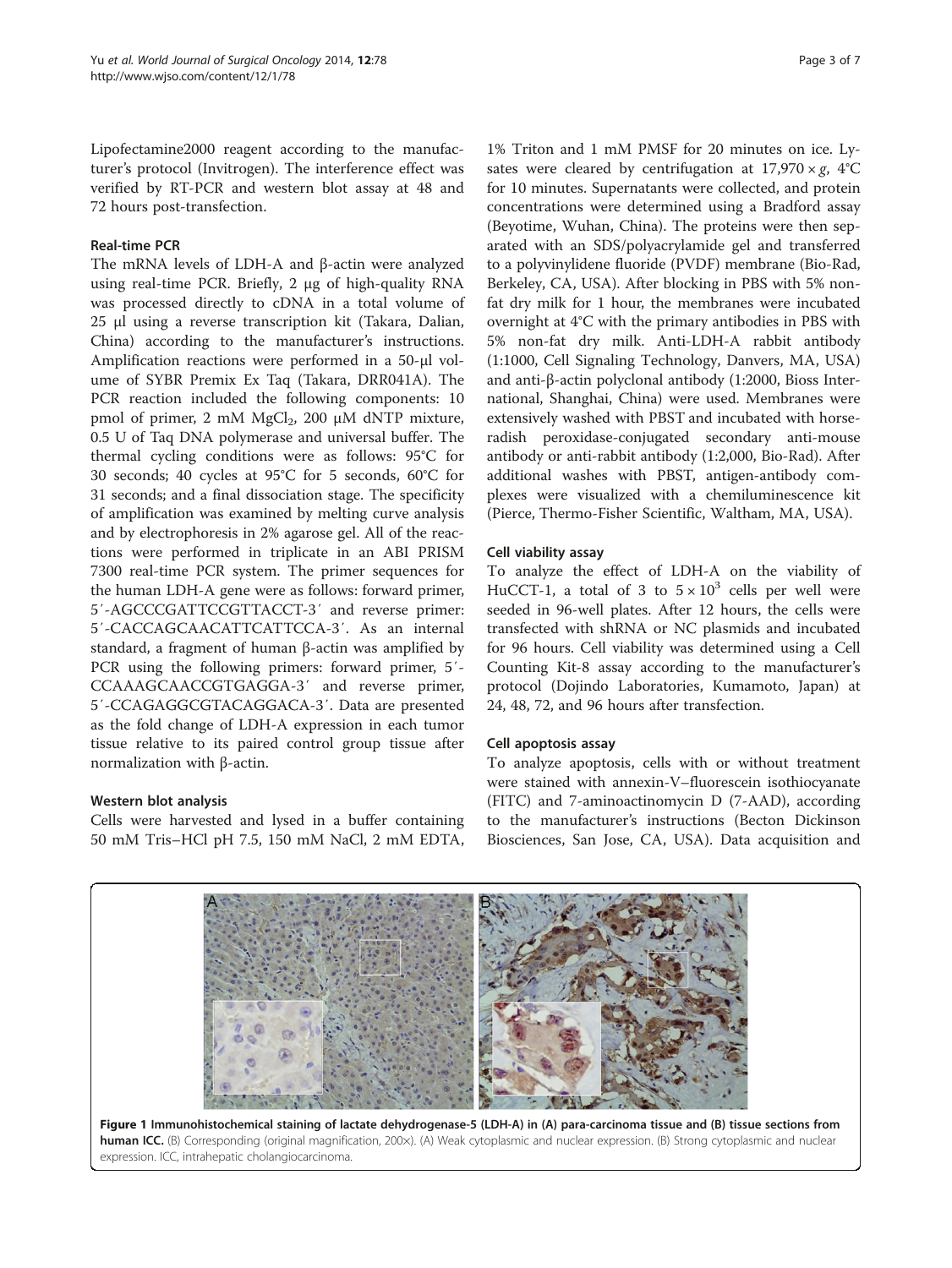<span id="page-3-0"></span>

analyses were performed using a FACScan flow cytometer with Cell-Quest software (BD Biosciences). Cells that were positively stained by annexin-V-FITC only (early apoptosis) and were positive for both annexin-V– FITC and 7-AAD (late apoptosis) were quantitated, and both subpopulations were considered as dead cells.

#### Measurement of levels of intracellular ROS

Intracellular ROS production was measured by staining cells with carboxy-H2 dichlorofluorescin diacetate (DCFDA; molecular probes) according to the manufacturer's instructions (Beyotime, Wuhan. China). Briefly, treated HuCCT-1 cells were cultured in the presence of 20 μM carboxy-H2DCFDA for 30 minutes. After removing the culture medium, cells were washed twice with PBS, resuspended in growth medium and measured by flow cytometry.

# **Statistics**

Results are expressed as mean ± standard deviation (SD). The  $\chi^2$  test was used to test relationships between categorical variables including age, gender, tumor size, grade, lymph node metastasis and the expression of LDH-A. Independent-sample t-tests were used to compare LDH-A mRNA, the proliferation, apoptosis, and ROS levels between the RNAi and the negative control (NC) groups. Statistical significance was considered  $P < 0.05$ .

# Results

# Immunohistochemical expression of LDH-A and its association with histopathological variables

First, we studied the expression of LDH-A in ICC tissue samples using the S-P immunohistochemical method. Immunohistochemical expression was observed to be nuclear and/or cytoplasmic (Figure [1\)](#page-2-0). Of 42 ICC tissue samples, 23 (54.8%) demonstrated high LDH-A reactivity

as categorized using the grading system previously mentioned [[15\]](#page-6-0). In 16 ICC tissue samples, adjacent noncancerous tissues were consistently unreactive to LDH-A. The association of LDH-A with histopathological variables is shown in Table [1.](#page-1-0) LDH-A expression was positively correlated with histopathological variables  $(P \le 0.05)$ . That is, the overexpression of LDH-A was more prevalent in poorly differentiated ICC cells. However, no significant association was noted between LDH-A expression and lymph-node metastasis.

#### Reduction of LDH-A inhibited growth and induced apoptosis of HuCCT-1

To investigate the effect of aberrant LDH-A expression in cholangiocarcinoma, RNAi experiments were performed using the HuCCT-1 cell line. We examined the expression of LDH-A at its mRNA and protein levels by performing RT-PCR and western blotting analyses in the HuCCT-1 cell

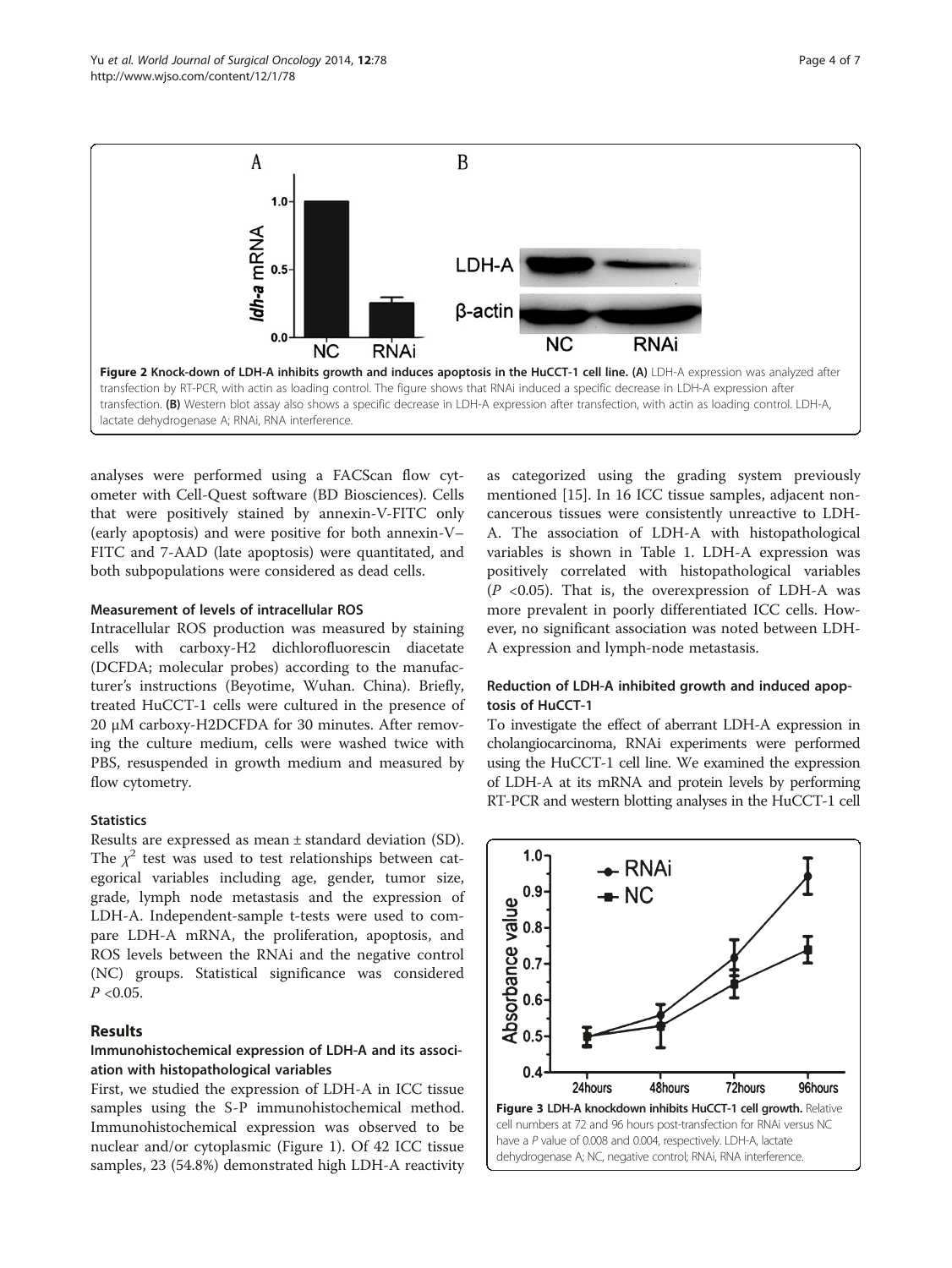<span id="page-4-0"></span>

line (Figure [2](#page-3-0)A, B). The CCK-8 assay showed that the proliferation rates of the HuCCT-1 LDH-A knocked-down cell line (RNAi group) were slower than those of the negative control HuCCT-1 cell lines (NC group) (Figure [3](#page-3-0)). The absorbance value of transfected cells at 72 and 96 hours decreased markedly compared to the negative control cells  $(P \le 0.01)$ . The apoptosis rates of the RNAi group  $(25.89\% \pm 1.86\%)$  obviously increased compared to those of the NC group  $(7.47\% \pm 2.02\%)$  (Figure 4). Collectively, inhibition of LDH-A resulted in a decrease in the rate of

proliferation of HuCCT-1 cells, while apoptosis rates increased. These results implicate the role of LDH-A in tumorigenesis.

#### ROS levels associated with the LDH-A expression

Silencing LDH-A has been reported to increase the OXPHOS capacity and to induce oxidative stress [\[6](#page-5-0)[,14](#page-6-0)]. Therefore, we hypothesized that ROS, generated during respiration [\[16](#page-6-0)], might increase following a reduction in the expression of LDH-A in cholangiocarcinoma. ROS

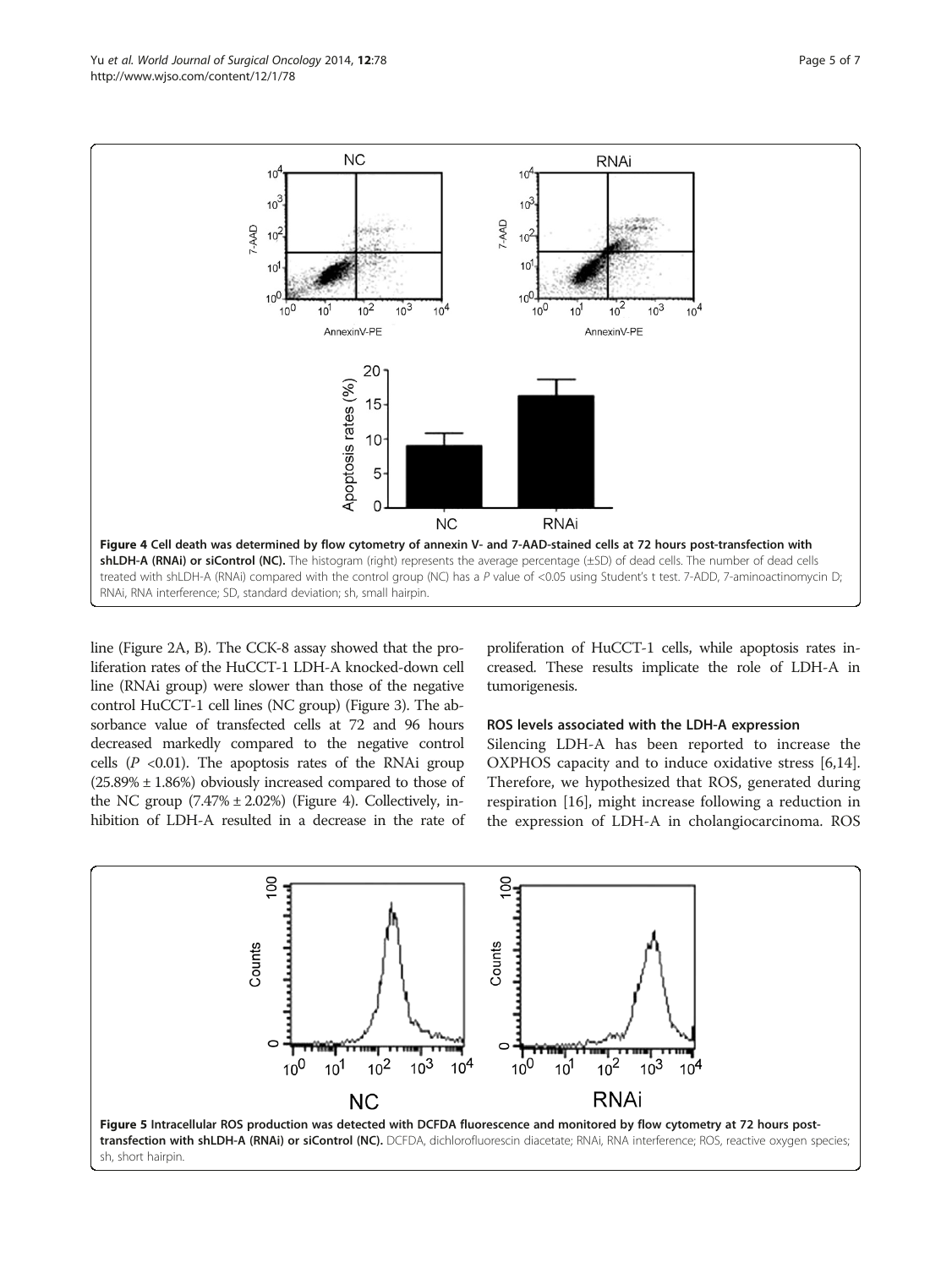<span id="page-5-0"></span>levels in the RNAi groups were three times higher than those in the NC group (Figure [5\)](#page-4-0). These data suggest that LDH-A expression is linked to the ROS level of ICC and that inhibition of LDH-A increases ROS levels.

#### Discussion and conclusions

The principal result of our experiments was the finding that the expression of LDH-A was higher in ICC. This result agrees with the observation of Wang et al. that the LDH-A gene is up-regulated in ICC cells compared to normal liver tissues [\[17](#page-6-0)]. An increase of LDH-A in tumor cells is linked with an aggressive phenotype in colorectal adenocarcinomas. In other studies of gastric carcinoma, the overexpression of LDH-5 was more prevalent in advanced tumors having positive vessel invasion, and patients with overexpression of LDH-5 showed far lower disease-free and overall survival rates compared with patients with low LDH-5 expression; therefore, LDH-A expression may be a useful prognostic factor for patients with gastric carcinoma [\[10,15\]](#page-6-0). Our study revealed a significant correlation between LDH-A and clinicopathologic characteristics (Table [1](#page-1-0)); poorly differentiated ICC cells tended to have higher expression of LDH-A. In conclusion, LDH-A is overexpressed in ICC and could, therefore, serve as an additional marker for malignancy.

Earlier studies have shown that attenuation of LDH-A expression causes impairment of tumor maintenance and leads to a reduction in tumor growth in xenograft models of renal cancer [6[,18](#page-6-0)]. Here, we observed that knockdown of LDH-A in the ICC cell line HuCCT-1 is associated with the reduction of the proliferation rate and an increase in the apoptosis rate. Our research supports the hypothesis that the upregulation of LDH-A creates an adaptive advantage by which cancer cells evade apoptosis. The high expression of LDH-A in cancer cells causes cancer cells to use aerobic glycolysis rather than OXPHOS as their main means of glucose metabolism. This allows these cells to sustain higher proliferative rates and to resist some cell death signals, particularly those mediated by increased oxidative damage [[14,19](#page-6-0)]. Therefore, cancer-specific isoforms of enzymes involved in the Warburg effect (such as LDH-A) may represent new drug targets for ICC treatment [[20,21\]](#page-6-0). Individuals with a hereditary LDH-A deficiency show myoglobinuria only after intense anaerobic exercise (exertional myoglobinuria), and they do not show any symptoms under ordinary circumstances. So LDH-A may be, in principle, a specific, tolerated, and effective antitumor target for ICC.

These pro-apoptosis effects of the down-regulation of LDH-A in ICC could be attributed to a decrease in ROS. Reduction of LDH-A has been reported to promote oxidative phosphorylation [6], with the result of inducing

apoptosis through the mitochondrial pathway [[22\]](#page-6-0). Our finding that ROS levels increased remarkably in the RNAi group agreed with these reports. We infer that an increased sensitivity to oxidative stress may be a major mechanism for the pro-apoptotic effect of reduced LDH-A expression.

In general, the results of our experiments indicate that LDH-A is highly expressed in ICC and that inhibition of LDH-A causes remarkable apoptosis of the HuCCT-1 cell line. Therefore, LDH-A might be a specific therapeutic target for ICC. Furthermore, our results indicate that ROS levels are linked with the expression of LDH-A and may be the cause of the pro-apoptotic effect induced by the reduction of LDH-A expression in ICC.

#### Abbreviations

7-ADD: 7-aminoactinomycin D; ICC: intrahepatic cholangiocarcinoma; LDH-A: lactate dehydrogenase-A; RNAi: RNA interference; ROS: reactive oxygen species; sh: short hairpin.

#### Competing interests

The authors declare that they have no competing interests.

#### Authors' contributions

YY and ML carried out the molecular genetic studies, participated in the clinical studies and drafted the manuscript. ZF participated in the design of the study and performed the manuscript review. RL carried out the literature research and data acquisition. JC participated in the data analysis and statistical analysis. HF carried out the manuscript editing. All authors read and approved the final manuscript.

#### Acknowledgments

This work was supported by Jiangsu Province's Key Provincial Talents Program (Grant No. H201116).

#### Author details

<sup>1</sup>Department of Hepatobiliary Surgery, Kunshan People's Hospital Affiliated to Jiangsu University, Kunshan 215300, Jiangsu, China. <sup>2</sup>Division of Minimally Invasive Surgery, Department of General Surgery, First Affiliated Hospital of Nanjing Medical University, NO. 300, Guangzhou Road, Nanjing 210029, China.

#### Received: 5 September 2013 Accepted: 6 March 2014 Published: 31 March 2014

#### Reference

- 1. Patel T: Worldwide trends in mortality from biliary tract malignancies. BMC Cancer 2002, 2:10.
- 2. Zhu AX, Meyerhardt JA, Blaszkowsky LS, Kambadakone AR, Muzikansky A, Zheng H, Clark JW, Abrams TA, Chan JA, Enzinger PC, Bhargava P, Kwak EL, Allen JN, Jain SR, Stuart K, Horgan K, Sheehan S, Fuchs CS, Ryan DP, Sahani DV: Efficacy and safety of gemcitabine, oxaliplatin, and bevacizumab in advanced biliary-tract cancers and correlation of changes in 18 fluorodeoxyglucose PET with clinical outcome: a phase 2 study. Lancet Oncol 2010, 11:48–54.
- 3. Valle J, Wasan H, Palmer DH, Cunningham D, Anthoney A, Maraveyas A, Madhusudan S, Iveson T, Hughes S, Pereira SP, Roughton M, Bridgewater J, ABC-02 Trial Investigators: Cisplatin plus gemcitabine versus gemcitabine for biliary tract cancer. N Engl J Med 2010, 362:1273–1281.
- 4. Warburg O: On the origin of cancer cells. Science 1956, 123:309-314.
- 5. Granchi C, Bertini S, Macchia M, Minutolo F: Inhibitors of lactate
- dehydrogenase isoforms and their therapeutic potentials. Curr Med Chem 2010, 17:672–697.
- 6. Fantin VR, St-Pierre J, Leder P: Attenuation of LDH-A expression uncovers a link between glycolysis, mitochondrial physiology, and tumor maintenance. Cancer Cell 2006, 9:425–434.